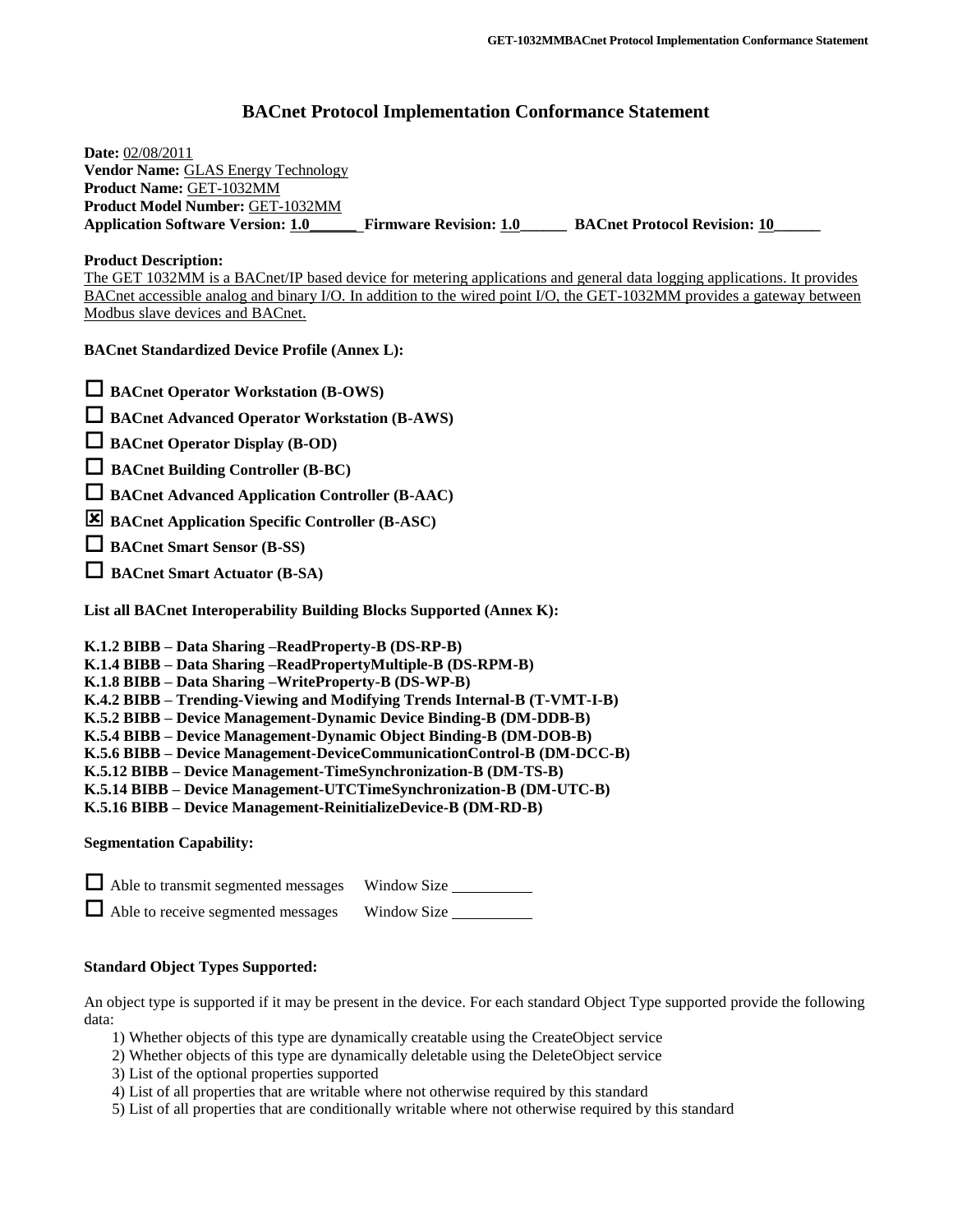6) List of proprietary properties and for each its property identifier, datatype, and meaning

7) List of any property range restrictions

#### Accumulator:

Optional Properties Supported: Description, Device Type, Prescale, Value Change Time, Value Before Change In addition to required writable properties, the following properties are writable: Object\_Name, Description, Device Type, Scale, Units, Prescale and Value\_Set.

The Device Type property is restricted to 32 bytes of storage.

#### Analog Input:

Optional Properties Supported: Description.

In addition to required writable properties, the following properties are writable: Object\_Name and Description

### Analog Output

Optional Properties Supported: Description. In addition to required writable properties, the following properties are writable: Object\_Name and Description

#### Analog Value

Optional Properties Supported: Description. In addition to required writable properties, the following properties are writable: Object\_Name and Description

#### Binary Input

Optional Properties Supported: Description. In addition to required writable properties, the following properties are writable: Object\_Name and Description

#### Binary Output

Optional Properties Supported: Description. In addition to required writable properties, the following properties are writable: Object\_Name and Description

#### Binary Value

Optional Properties Supported: Description.

In addition to required writable properties, the following properties are writable: Object\_Name and Description

### Device

Optional Properties Supported: Description, Local\_Time, UTC\_Offset, Local\_Date, Daylight\_Savings\_Status, Location

In addition to required writable properties, the following properties are writable: Object\_Identifier, Object\_Name, Description, Number\_Of\_APDU\_Retries, APDU\_TIMEOUT, UTC\_Offset and Location

The Location and Description properties are restricted to 64 bytes of storage.

#### Schedule

Optional Properties Supported: Description, Weekly\_Schedule

In addition to required writable properties, the following properties are writable: Object\_Name, Description, Out\_Of\_Service, Effective\_Period, Schedule\_Default, List\_Of\_Object\_Property\_Reference, Priority\_For\_Writing and Weekly\_Schedule.

The Schedule Object supports writing to internal objects only. Writing to NULL, BOOLEAN, Unsigned, Signed, Real and Enumerated types is supported.

The Schedule Object supports up to 10 Object Property References and up to 10 BACnetTimeValues per day.

#### Trend Log

Optional Properties Supported: Description, Start\_Time, Stop\_Time, Log\_DeviceObjectProperty, Log\_Interval, Align\_Intervals, Interval\_Offset and Trigger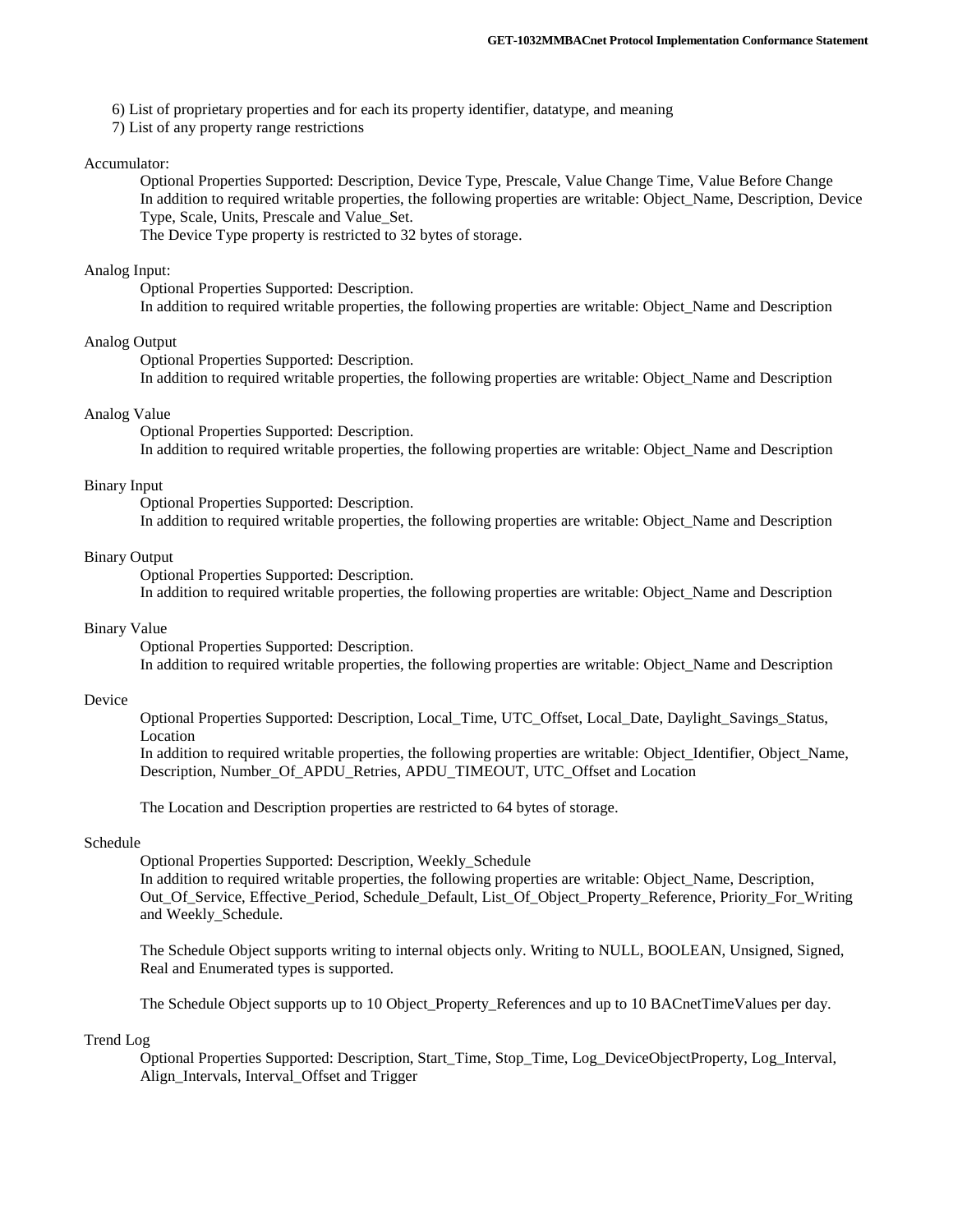In addition to required writable properties, the following properties are writable: Object\_Name and Description, Stop\_When\_Full, Logging\_Type, Log\_DeviceObjectProperty and Trigger. Logging\_Type is restricted to POLLED or TRIGGERED.

The Trend Log Object supports logging of internal objects only. Proprietary Properties:

 $10000 -$  Flow trigger.

This property of type BOOLEAN is used to trigger an email by setting it to true. When an email has been sent it is reset to false automatically. It is written to internally by the OOH Alert system (Out Of Hours) but can also be written to by external agents for testing purposes.

10001 – Mail server user name.

This property of type CharacterString is the user name to use when logging into the SMTP server. This CharacterString must be 64 bytes or less in length.

10002 – Mail server password

This property of type CharacterString is the password to use when logging into the SMTP server. This CharacterString must be 16 bytes or less in length.

### 10003 – From email address

This property of type CharacterString is the email address that the email is to be sent from. This CharacterString must be 64 bytes or less in length.

10004 – To email address

This property of type CharacterString is the email address that the email is to be sent to. Currently only a single email address can be used here. This CharacterString must be 64 bytes or less in length.

10005 – Email server address.

This property of type CharacterString is the of the email server, this can be a URL or a dotted quad IP address. This CharacterString must be 50 bytes or less in length.

 $10006 -$  Server type

This property of type Unsigned16 denotes the type of email server. 0 for unset,  $1 = \text{gmail}, 2 = \text{MSN}, 3 =$ non TLS server.

10007 – Email subject text

This property of type CharacterString is the subject text for the email. This CharacterString must be 64 bytes or less in length.

### 10008 – Email message text

This property of type CharacterString is the body text for the email. This CharacterString must be 64 bytes or less in length.

10009 – Check mode. This property of type Unsigned8 denotes the test type.  $0 =$  Trend Log stores consumption for logging

period,  $1 =$  Trend Log stores cumulative value.

### 10010 – Data type

This property of type Unsigned8 denotes the expected data type of the logged data.  $0 = BOOLEAN$ ,  $1 =$ Integer,  $2 =$  Unsigned Integer,  $3 =$  Enumerated value,  $3 =$  Real.

- 10011 Single event trigger level The type of this property is determined by property 10010. A single reading logged greater than or equal to this will trigger an email alert.
- 10012 Multi event trigger level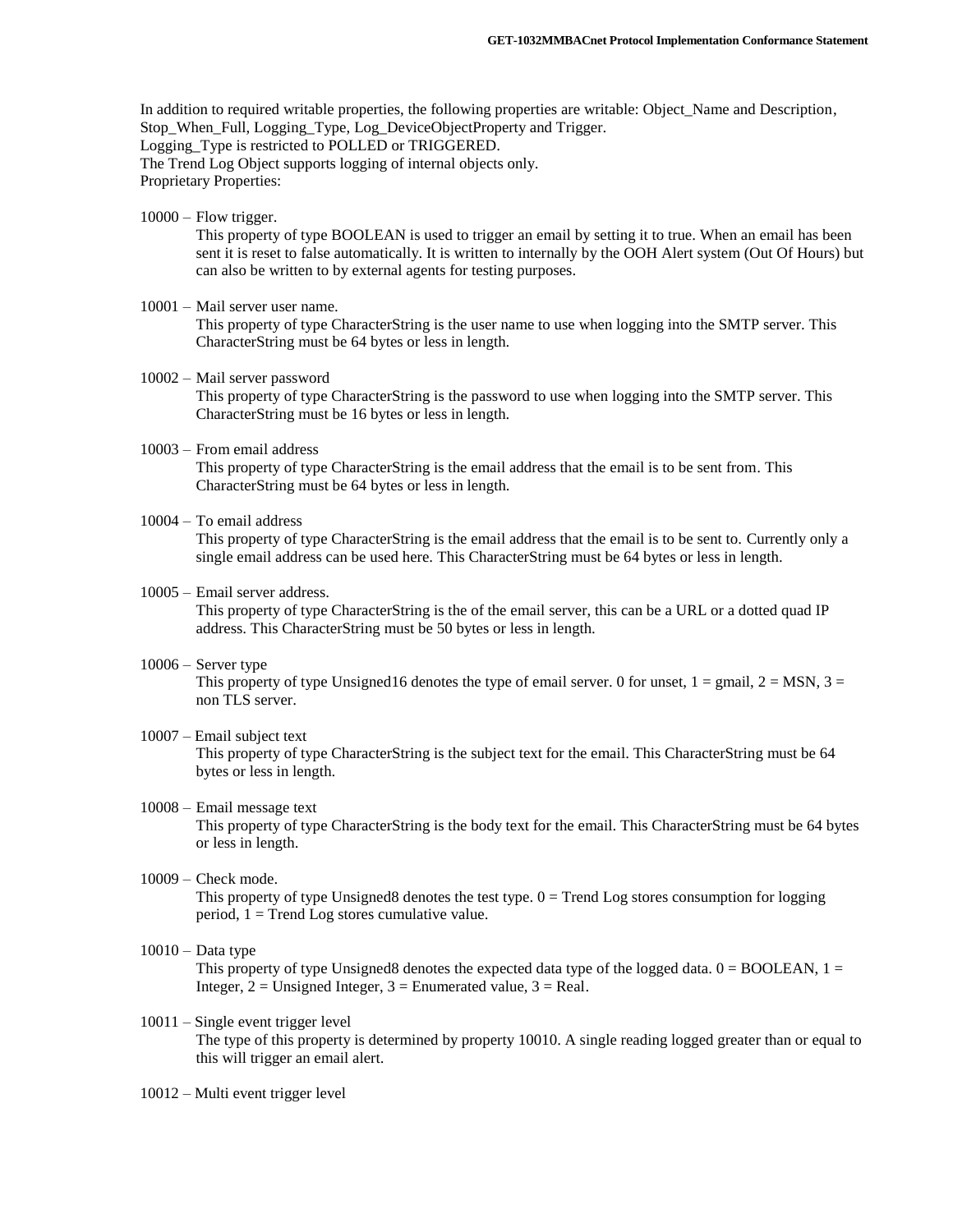The type of this property is determined by property 10010. Multiple readings logged greater than or equal to this will trigger an email alert.

10013 – Sample window size

This property of type Unsigned8 denotes the number of successive samples required to trigger an email alert. It must have a value between 1 and 8 inclusive.

10014 – Alert enable This property of type BOOLEAN is used to enable the OOH Alert system for this Trend Log when it is true.

#### **Note:**

- (1) None of the above object types are dynamically creatable using the CreateObject service
- (2) None of the above object types are dynamically deletable using the DeleteObject service
- (3) Unless otherwise stated the Object\_Name and Description properties are restricted to 32 bytes of storage.

### **Data Link Layer Options:**

| $\boxtimes$ BACnet IP, (Annex J) |  |
|----------------------------------|--|
|----------------------------------|--|

□ BACnet IP, (Annex J), Foreign Device

 $\Box$  ISO 8802-3, Ethernet (Clause 7)

 $\Box$  ATA 878.1, 2.5 Mb. ARCNET (Clause 8)

ATA 878.1, EIA-485 ARCNET (Clause 8), baud rate(s) \_\_\_\_\_\_\_\_\_\_\_\_

□ MS/TP master (Clause 9), baud rate(s):

MS/TP slave (Clause 9), baud rate(s):

 $\Box$  Point-To-Point, EIA 232 (Clause 10), baud rate(s):

□ Point-To-Point, modem, (Clause 10), baud rate(s): \_\_\_\_\_\_\_\_\_\_\_\_\_\_\_\_\_\_\_\_\_\_\_\_\_\_\_\_

LonTalk, (Clause 11), medium: \_\_\_\_\_\_\_\_\_\_

 $\Box$  BACnet/ZigBee (ANNEX O)

 $\Box$  Other:

## **Device Address Binding:**

Is static device binding supported? (This is currently necessary for two-way communication with MS/TP slaves and certain other devices.)  $\Box$  Yes  $\Box$  No

### **Networking Options:**

Router, Clause 6 - List all routing configurations, e.g., ARCNET-Ethernet, Ethernet-MS/TP, etc.

Annex H, BACnet Tunneling Router over IP

□ BACnet/IP Broadcast Management Device (BBMD)

Does the BBMD support registrations by Foreign Devices?  $\Box$  Yes  $\Box$  No<br>Does the BBMD support network address translation?  $\Box$  Yes  $\Box$  No Does the BBMD support network address translation?

| y es | No ו                      |
|------|---------------------------|
| Voc  | $\mathbf{M}_{\mathbf{C}}$ |

### **Network Security Options:**

Non-secure Device - is capable of operating without BACnet Network Security

 $\square$  Secure Device - is capable of using BACnet Network Security (NS-SD BIBB)

 $\Box$  Multiple Application-Specific Keys:

 $\square$  Supports encryption (NS-ED BIBB)

 $\Box$  Key Server (NS-KS BIBB)